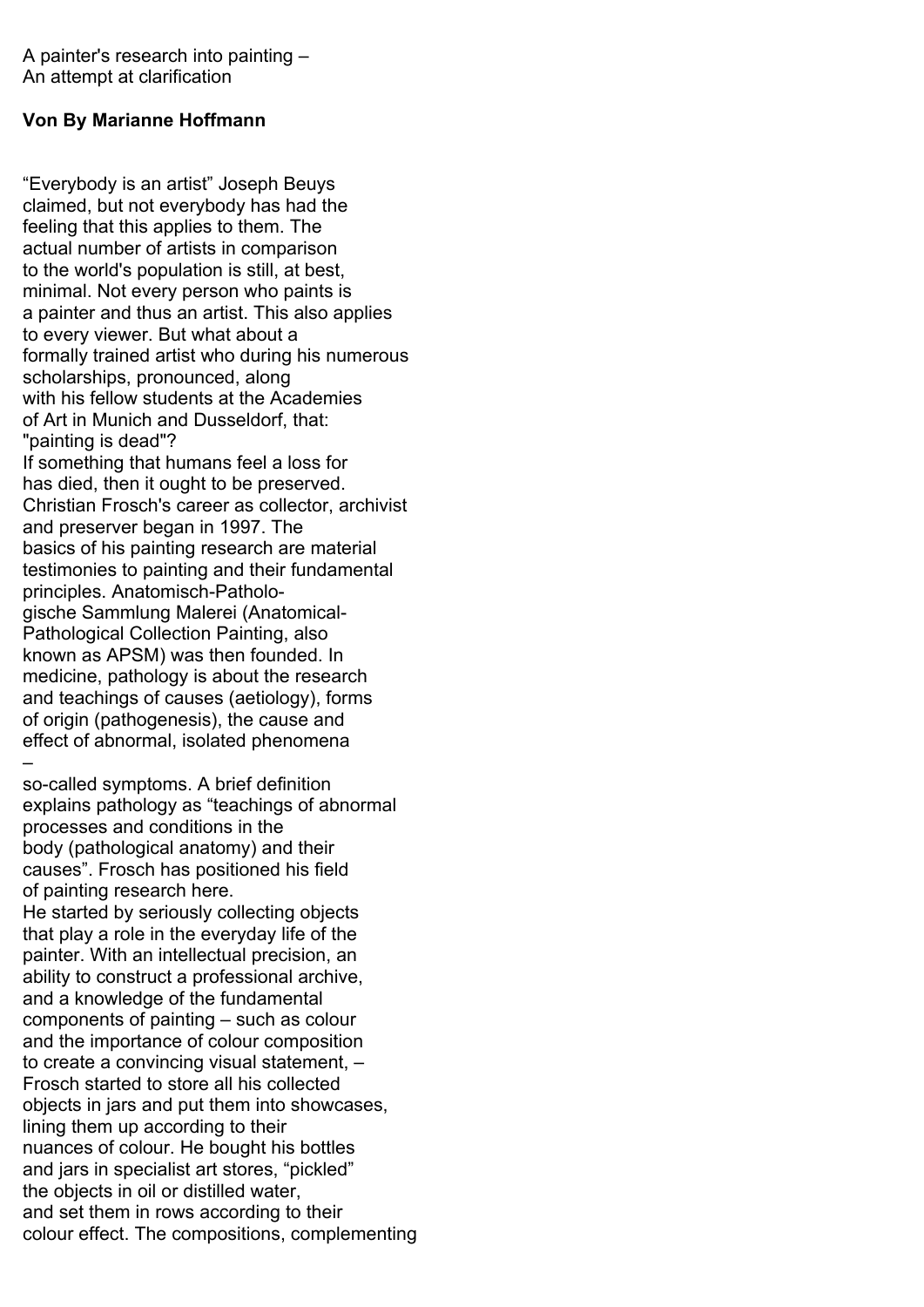each other in their colour, form and rhythms, suddenly took on the effect of a three dimensional painting. And as if this wasn't enough, he even went on to collect and archive, no matter how apparently unimportant, those classic, almost clichéd atelier objets trouvés: cigarette butts, left-over colour and aspirin! So the character of the Pathological Collection had been established and the questions regarding painting answered. Thus the painter, Christian Frosch, had taken the first step into an analysis of painting, based on socio-psychological aspects dealing with how painting is influenced, without actually wielding a paintbrush. And as if this radical approach wasn't enough, along came his next lot of surprising ideas. After his 250 jar Anatomical-Pathological Collection, Christian Frosch went on a search to find a new form of painterly expression. Painting of the 21st century was still waiting to be discovered. The influences and ideas coming out of Düsseldorf and even Leipzig at the time, were seemingly of no importance. The main attribute of a researcher is curiosity mixed with a dash of patience, and patience, in turn, ushers in the ability to observe. A close observer discovers that which people haven't seen or found before, or have just simply overlooked. Quick results are not the point. Individual discoveries are. Without factual, historical support Friedrich Schiller would not have been able to write "Wallenstein" or Goethe his "Torquato Tasso". Without already existing materials and components, Christian Frosch would not have found the background information necessary to his painting research, and with that, the possibility of forming everything into a new whole. "If a sponge filled with a great range of

colours, is thrown against a wall, it leaves traces in which a wondrous landscape can be seen". Well! That's what Leonardo da Vinci thought, placing great confidence in the imagination of his fellow citizens. The type of imagination that one needs when questioning the sense or non-sense of Christian Frosch's so-called colour tests, where he presses paint samples from different manufacturers between glass and preserves them. Thus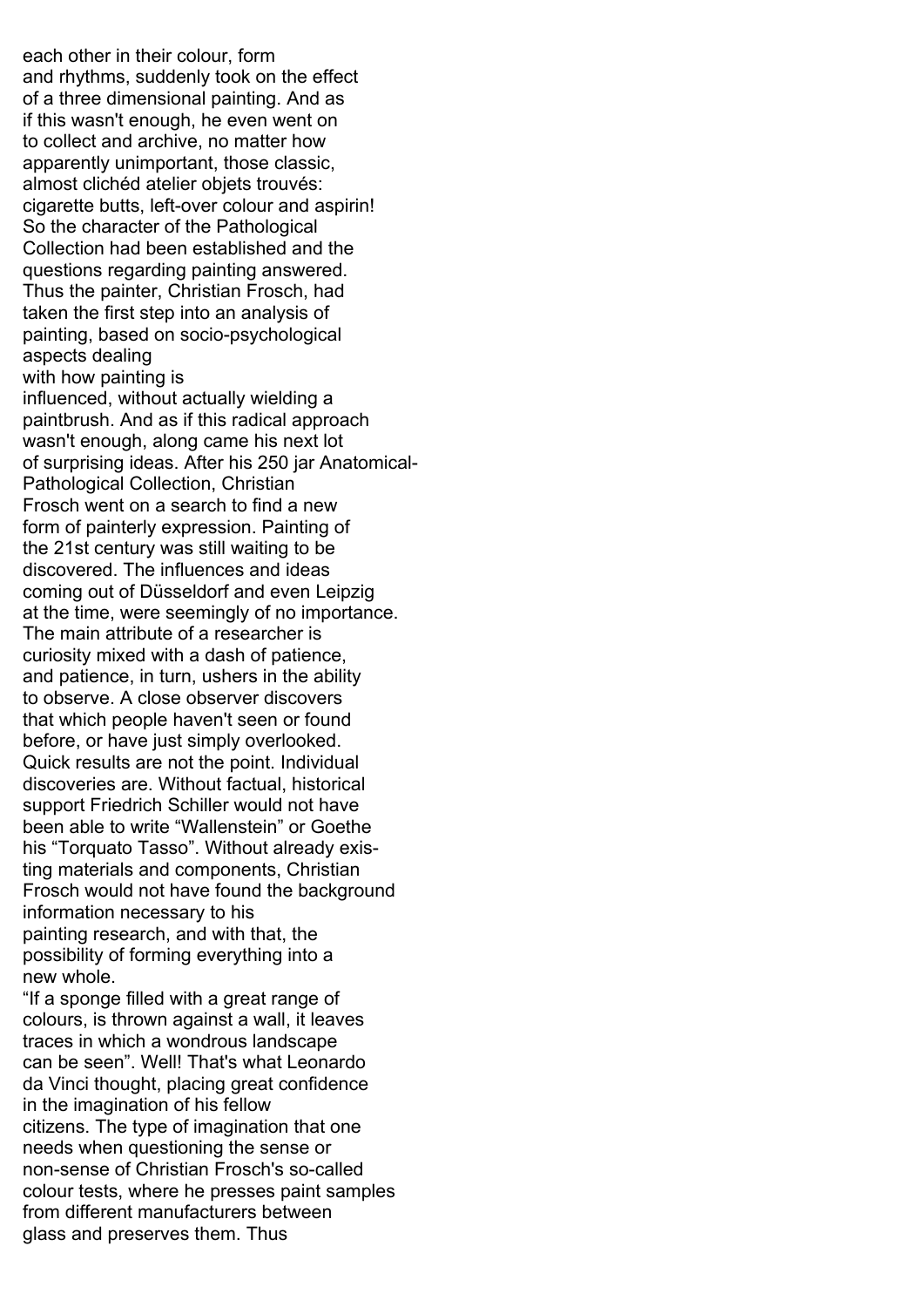making it possible, for the first time really, to compare colours in this way. No one Prussian Blue likens the other. During his stipend stay in the Villa Romana in Florence, every day at 10.a.m. he distributed smears of colour onto sheets of glass using a different postcard of Florence each time. He then moved the glass across the paper. The postcards doublefunctioned as spatulas. The process was repeated every day. This strictly conceptual and seemingly completely abstract work produced astonishingly poetic images. Landscapes full of poetry, similar to those that Leonardo thought to see in his sponge imprints on the wall. Jan Thorn-Prikker writes: "The impersonal procedure has the character of a personal affirmation: above all of a defiant insistence on art. Creating a painting without actually painting. How far can one really go? How can it actually be realized?" Titles like Klon (Clone), Farbabstrich (Colour Smear), oben/unten (up/down), Interdeck or Paperdeck don't really provide the answers. In his series oben/unten, Christian Frosch pulls apart pieces of wood stuck together with colour, using all his bodily strength to do so. In the pulling apart, stalactites and stalagmites of frozen colour are formed, as well as elusive runny pools of colour. The frame that the artist has constructed to perform this act of force is perfect for documenting the strength of the colour in its refusal to be torn apart. The result is so fascinating that the viewer immediately falls under its spell. 12 13 All these experiments give such a different slant on everyday things. They weren't created for us to take them too seriously. An element of the comic is everpresent, reminding us that the artist is trying to prod us out of our stultified way of thinking and coax out a smile. Why otherwise hang buckets of paint on walls – sans labels – that let the light in on worlds of colour which when looking at them from above, appear to be cratered landscapes or newly dried-out river beds full of smeared, sensual vermilioncoloured layers of goo? Christian Frosch has discovered that when